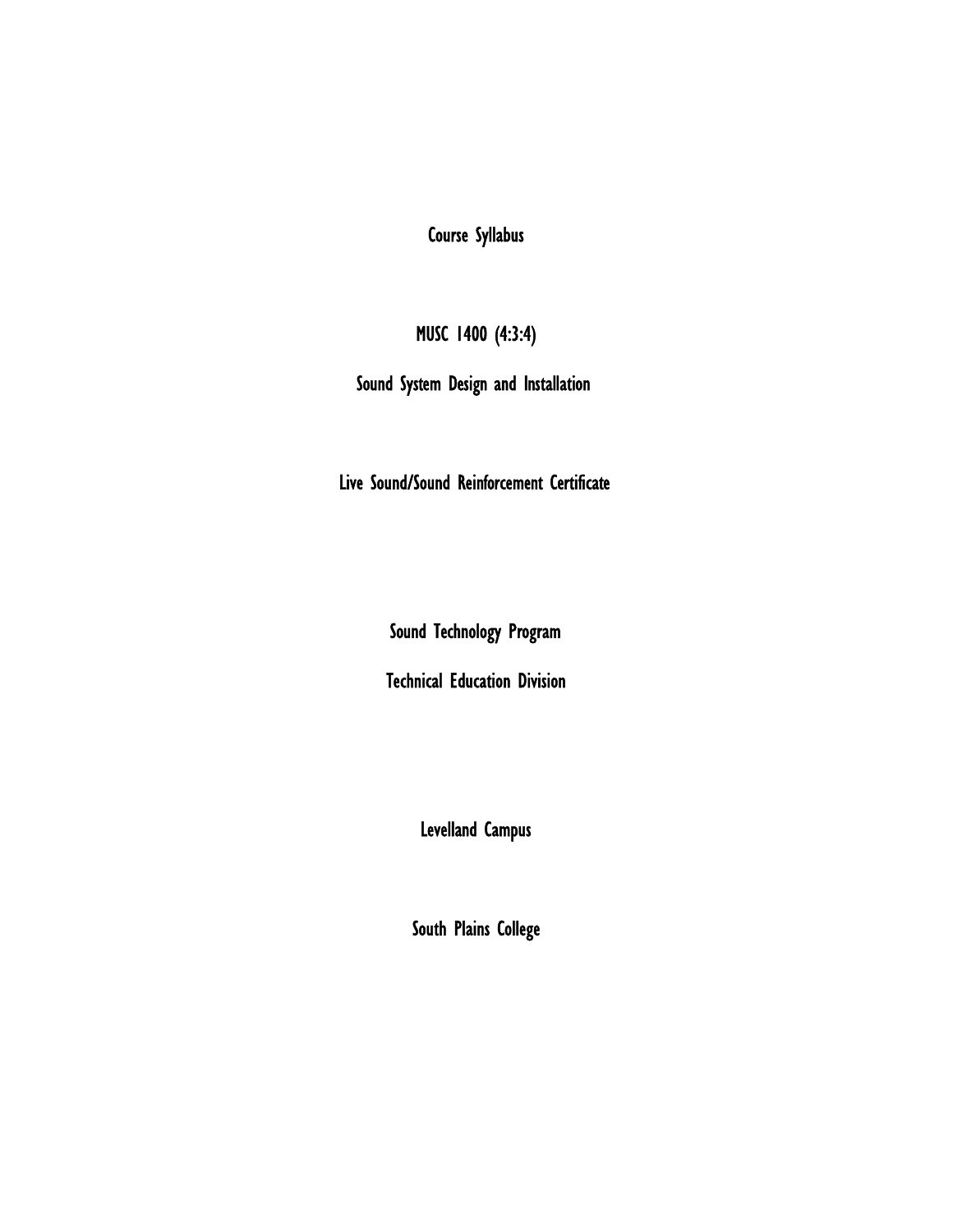## Creative Arts Department - South Plains College - Levelland Campus

## Course Syllabus

*Course Title: MUSC 1400 Sound System Design and Installation (4:3:4) Instructor: Jeremiah Denning Office: CB 141 - Telephone: (806) 894-9611, ext. 2011 – Voice-mail configured. E-mail: jdenning@southplainscollege.edu Office Hours: As posted on instructor's door* 

#### South Plains College Improves Each Student's Life

#### *\*\*\*\*\*\*\*\*\*\*\*\*\*\*\*\*\*\*\*\*\*\*\*\*\*\*\*\*\*\*\*\*\*\*\*\*\*\*\*\*\*\*\*\*\*\*\*\*\*\*\*\*\*\*\*\*\*\*\**

#### I. *General Course Information:*

- A. Description: Design and installation of portable and permanent audio systems. Includes industry-standard design/modeling software and industry-standard control software. Also covers digital signal processing (DSP), systems networking, and multimedia component integration.
- B. Course Learning Outcomes: Design a professional sound reinforcement system; describe sound system installation techniques; document system design and installation; demonstrate system and room modeling techniques with industry-standard prediction software; and produce a budget and schedule.
- C. Course Competencies: Understanding of acoustical factors affecting loudspeaker systems in a system design. Ability to predict system performance with software applications. Ability to manage a system design and installation project. Evaluate a customers needs.
- D. Academic Integrity: It is the aim of the faculty of South Plains College to foster a spirit of complete honesty and a high standard of integrity. The attempt of any student to present as his or her own work which he or she has not honestly performed is regarded by the faculty and administration as a most serious offense and renders the offender liable to serious consequences, possibly suspension. Students should refer to the SPC General Catalog, pg.22-23, regarding consequences for cheating and plagiarism (see "Academic Integrity" as well as "Student Conduct" sections).
- E. SCANS: This course is designed to meet the following SCANS and Foundation skills criteria: C1, C2, C3, C4, C6, C7, C8, C9, C11, C12, C13, C15, C17, C18, C19, C20, F1, F2, F3, F4, F6, F8, F9, F13, F15, F16, and F17. A complete list of SCANS Competencies and Foundation Skills are located on the last page of the syllabus.
- F. Verification: This course is a building block for the student to move towards and complete a capstone experience.